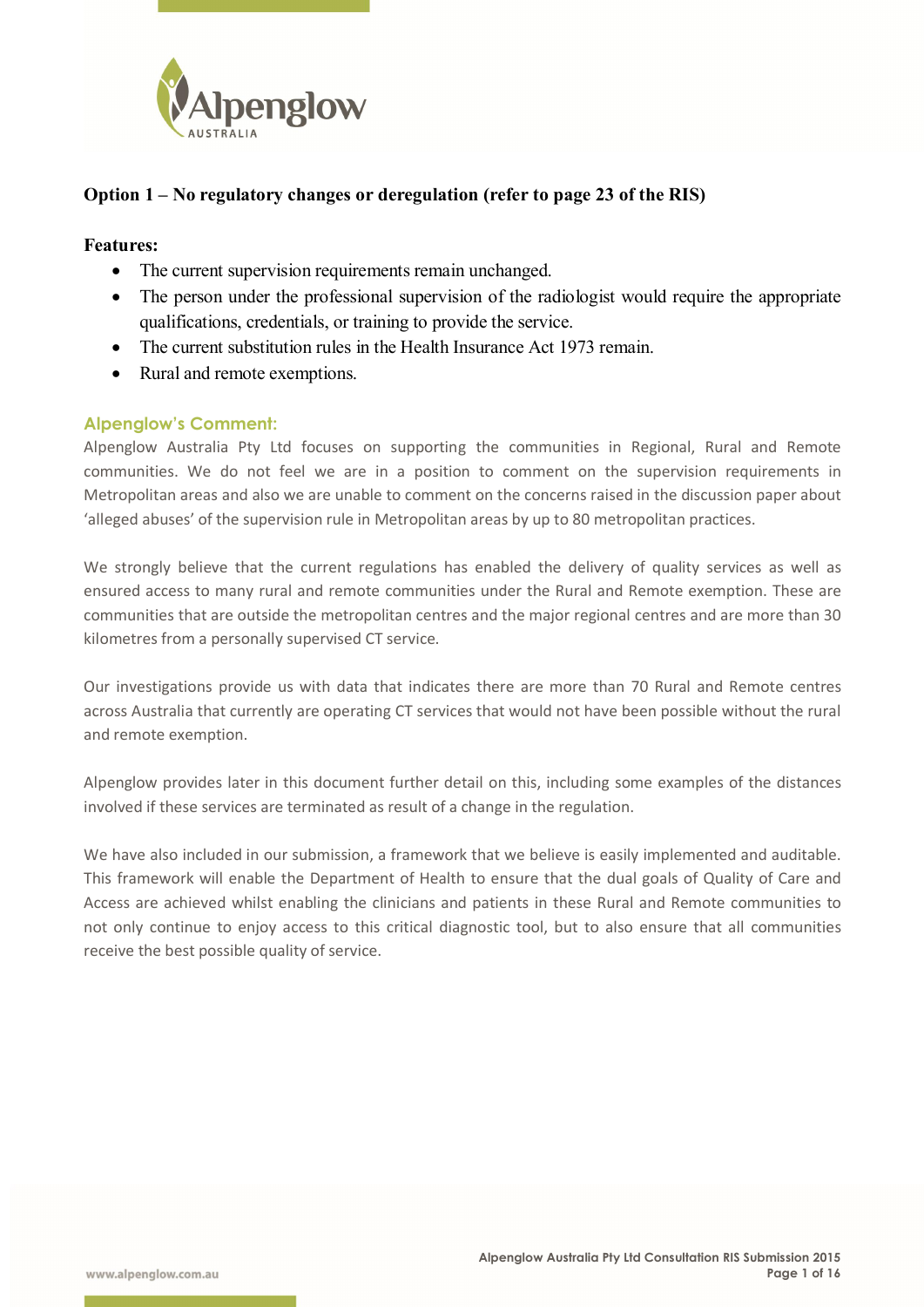

# **Option 2 – Minor changes including clarification of current requirements (refer to page 24-26 of the RIS)**

### **Features**

- Amendments to the current supervision requirements to clarify the circumstances under which a radiologist and/or specialist or consultant physician must provide supervision and how the supervision must be provided.
	- Professional supervision would require: the medical practitioner be available to observe and guide the conduct and diagnostic quality and safety of the examination and if necessary in accordance with accepted medical practice, attend the patient personally, within a reasonable period of time.
- The personal attendance requirement of musculoskeletal ultrasound would be amended to align with all other ultrasound items.
- The person under the professional supervision of the radiologist would require the appropriate qualifications, credentials, or training to provide the service.
- The current substitution rules in the Health Insurance Act 1973 remain.
- Rural and remote exemptions.
- Specified qualification requirements for ultrasound providers.
- Definition of diagnostic ultrasound.

# **Alpenglow's Comment:**

We provide qualified support for this amendment as long as the rural and remote exemptions remains inplace for comprehensive practices (including CT) that are considered to be in a remote location as defined as "*a place within Australia that is more than 30km by road from:* 

- *a. A hospital that provides a radiology or computed tomography service under the direction of a specialist in the specialty of diagnostic radiology; or*
- *b. A free-standing radiology or computed tomography facility under the direction of a specialist in the specialty of diagnostic radiology."*

We reiterate that for the Rural and Remote communities a more detailed framework can and should be implemented.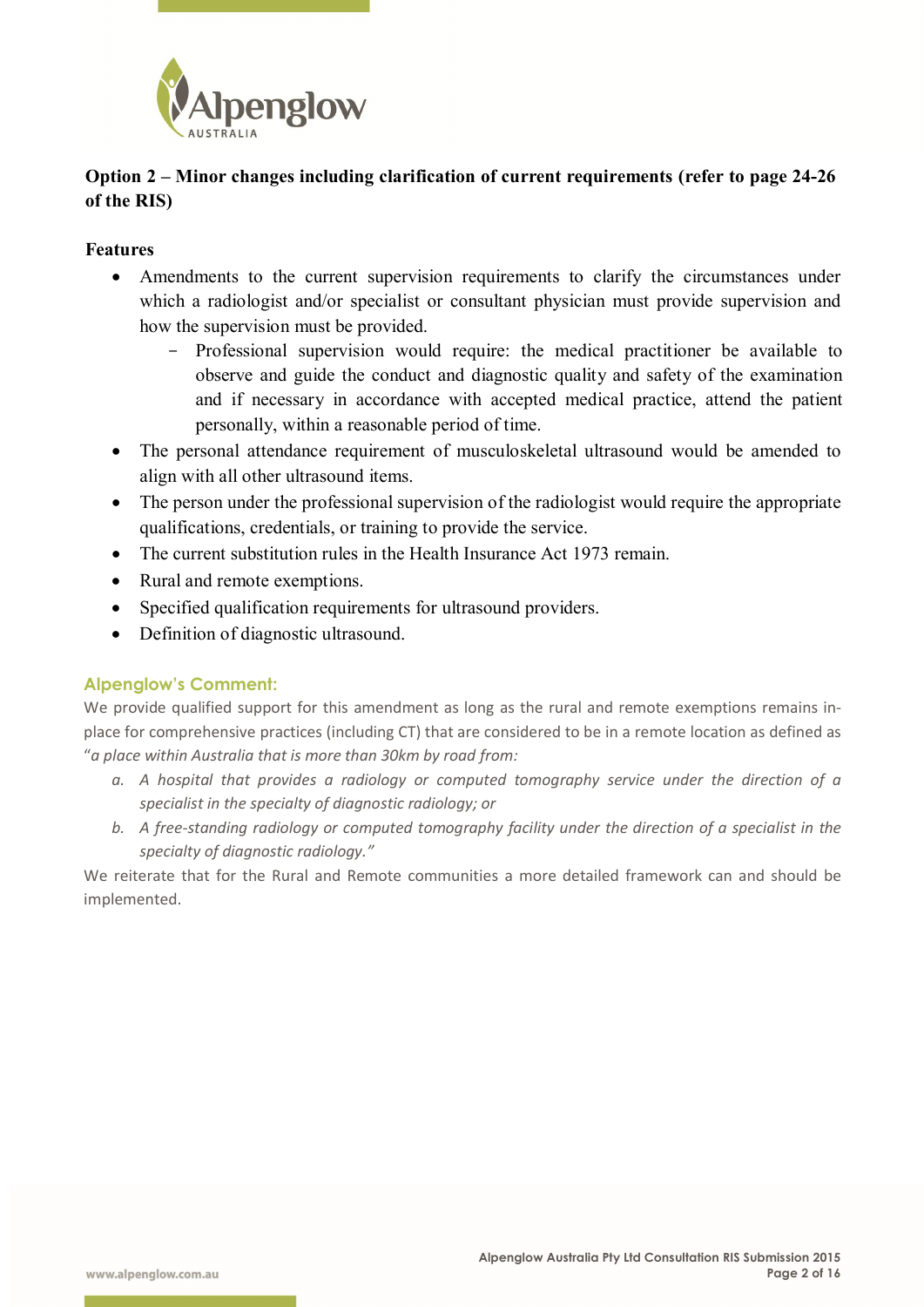

# **Musculoskeletal Ultrasound (refer to page 25-26 of the RIS)**

## *Questions:*

- Are the principles as outlined satisfactory to clarify the requirements?
- What reasons, if any, are there for the personal attendance requirements for musculoskeletal ultrasound to remain?
- Would a minimum set of guidelines for 'accepted medical practice' per modality be appropriate?
- What savings are anticipated to be realised from removing the personal attendance requirements for musculoskeletal ultrasound services?
- What additional costs are anticipated to be incurred by requiring a medical practitioner (eg radiologist) to be in close proximity to attend on a patient personally within a reasonable period of time in circumstances where this is not currently the situation?
- What other costs (if any) might be associated with the proposed changes?
- What are the potential consequences of the proposed changes?

### **Alpenglow's Comment:**

We see no reason why Musculoskeletal Ultrasound is treated differently to all other ultrasound examinations.

It is critical to ensure that appropriately trained sonographers who are complying with their ongoing continuing professional development are engaged in undertaking the ultrasound study.

The images will need to be able to be viewed in real time by a radiologist if required, whether the radiologist is physically onsite or at another location.

With the technological advancements in software, hardware and broadband, this is readily achievable.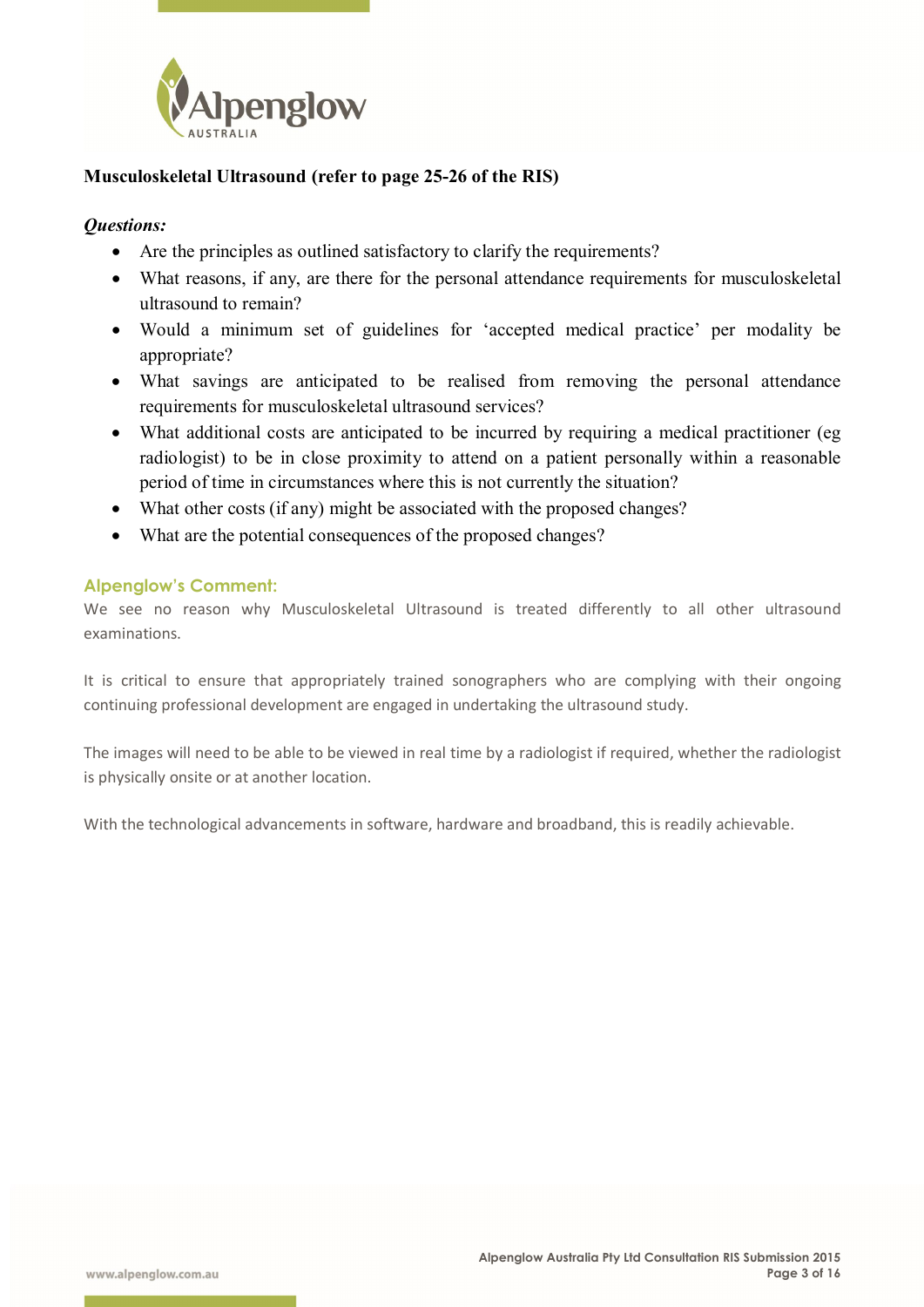

# **Option 3 – Practice based approach (refer to page 27-34 of the RIS) Features**

- Amendments to the current supervision requirements to clarify the circumstances under which a radiologist and/or specialist or consultant physician must provide supervision and how the supervision must be provided.
	- Professional supervision would require: the medical practitioner be available to observe and guide the conduct and diagnostic quality and safety of the examination and if necessary in accordance with accepted medical practice, attend the patient personally, within a reasonable period of time.
	- The personal attendance requirement of musculoskeletal ultrasound would be amended to align with all other ultrasound items.
	- The person under the professional supervision of the radiologist would require the appropriate qualifications, credentials, or training to provide the service.
	- Computed Tomography services would only be able to be provided in a comprehensive practice, with the exception of CT of the coronary arteries (items 57360 and 57361).
	- Supervision would be tailored to the type of diagnostic imaging practice.
	- A comprehensive practice would require a radiologist to be available during agreed operating hours.
	- Where a radiologist is on site during ordinary operating hours, the radiologist would be allowed to determine the supervision requirements for the practice and have the flexibility to implement and supervise efficient and effective processes.
	- Where a radiologist is on site during ordinary operating hours, the radiologist would be allowed to substitute a requested service for a more appropriate service, without the need for consultation with the requester, if the substituted service has a lower MBS fee than the requested service.
	- The current substitution rules in the Health Insurance Act 1973 remain.
	- Where a radiologist is NOT on site during ordinary operating hours, a radiologist must be on site for the performance of the following services:
		- o Mammography;
		- $\circ$  The administration of contrast; and
		- o Image guided intervention procedures/surgical interventions.
	- The reporting and supervising radiologist would not have to be the same person, but practices would be required to maintain records which indicate the name of all the radiologists involved in the service.
	- Rural and remote exemptions.
	- Specified qualification requirements for ultrasound providers.
	- Definition of diagnostic ultrasound.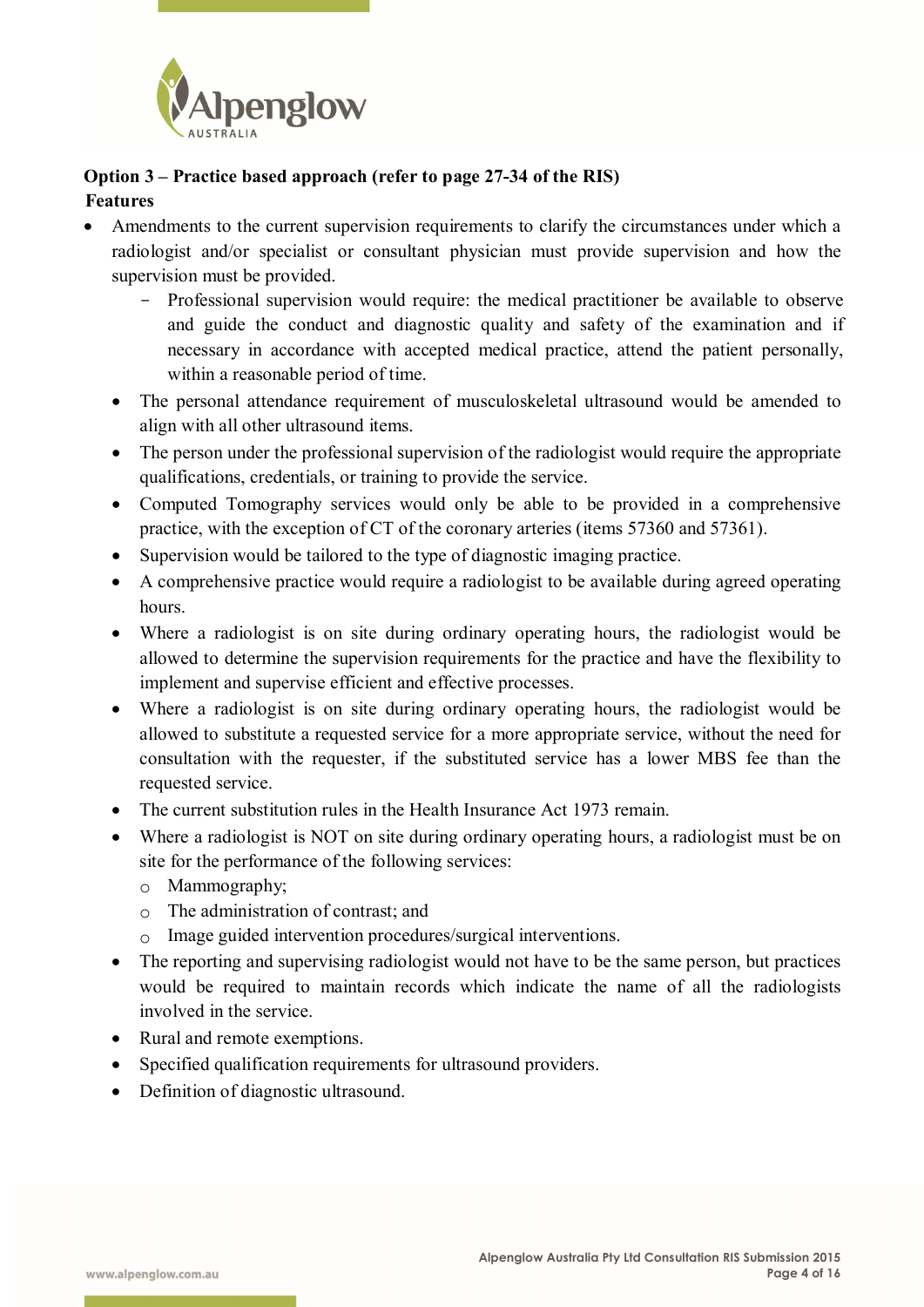

#### **Alpenglow's Comment:**

We believe a radiologist should be available to view the images real time from all modalities to influence the outcome of the study and provide professional guidance and supervision to the technical staff and communication to the referring clinician.

This real time supervision can be achieved with or without the radiologist physically onsite. One recent example we had in South West Queensland demonstrates that with **Real Time Remote Supervision**, we can influence results ensuring the best possible clinical outcomes for the patient (refer to the Case Study attached in the Appendix).

In Metropolitan areas where the recruitment of a specialist radiologist is more likely to occur, the requirement for on-site supervision should not raise too many issues.

In Regional, Rural and Remote communities the long standing workforce shortages of specialist radiologists is most acute and this view is supported by data that shows a major issue with distribution of radiologists relative to population and service delivery. The data also clearly shows that radiologist distribution is skewed to urban major city areas as shown in the paper *Resident Radiologist Distribution in Australia<sub>1</sub>*. The study showed that only 13.7% of radiologists are based in Regional areas and none in Remote or Very Remote areas. This is also evident in the ratio of radiologists to population as per the table below. Enforcing any requirements to only provide comprehensive services with a radiologist onsite will certainly cause severe hardship for patients and affect their clinical outcomes.

|                          | <b>Major city</b><br>RA <sub>1</sub> | <b>Inner</b><br>regional<br>RA <sub>2</sub> | Outer<br>regional<br>RA3 | Remote<br>RA4            | <b>Very remote</b><br>RA5 | <b>TOTAL</b> |
|--------------------------|--------------------------------------|---------------------------------------------|--------------------------|--------------------------|---------------------------|--------------|
| Population               | 15, 121, 725                         | 4,114,033                                   | 1,855,358                | 291.978                  | 131,152                   | 21,514,246   |
| % population             | 70.2                                 | 17.3                                        | 9.5                      | 2.0                      | 1.0                       | 100.0        |
| Radiologists             | 1391                                 | 191                                         | 30                       | -                        | $\sim$                    | 1612         |
| % radiologists           | 86.3                                 | 11.8                                        | 1.9                      | $\overline{\phantom{0}}$ | -                         | 100.0        |
|                          |                                      |                                             |                          |                          |                           |              |
| Radiologists/<br>million | 92.1                                 | 46.6                                        | 15.8                     | -                        | $\overline{\phantom{a}}$  | 75.0         |

#### Table: Population and radiologist distribution by region $_1$

The administration of contrast should not occur without a Medical Practitioner on-site if an emergency condition was to occur, however, it does not specifically need to be a radiologist. For example, even in major tertiary referral hospitals, the administration and supervision of intravenous contrast is often performed by the treating emergency physician.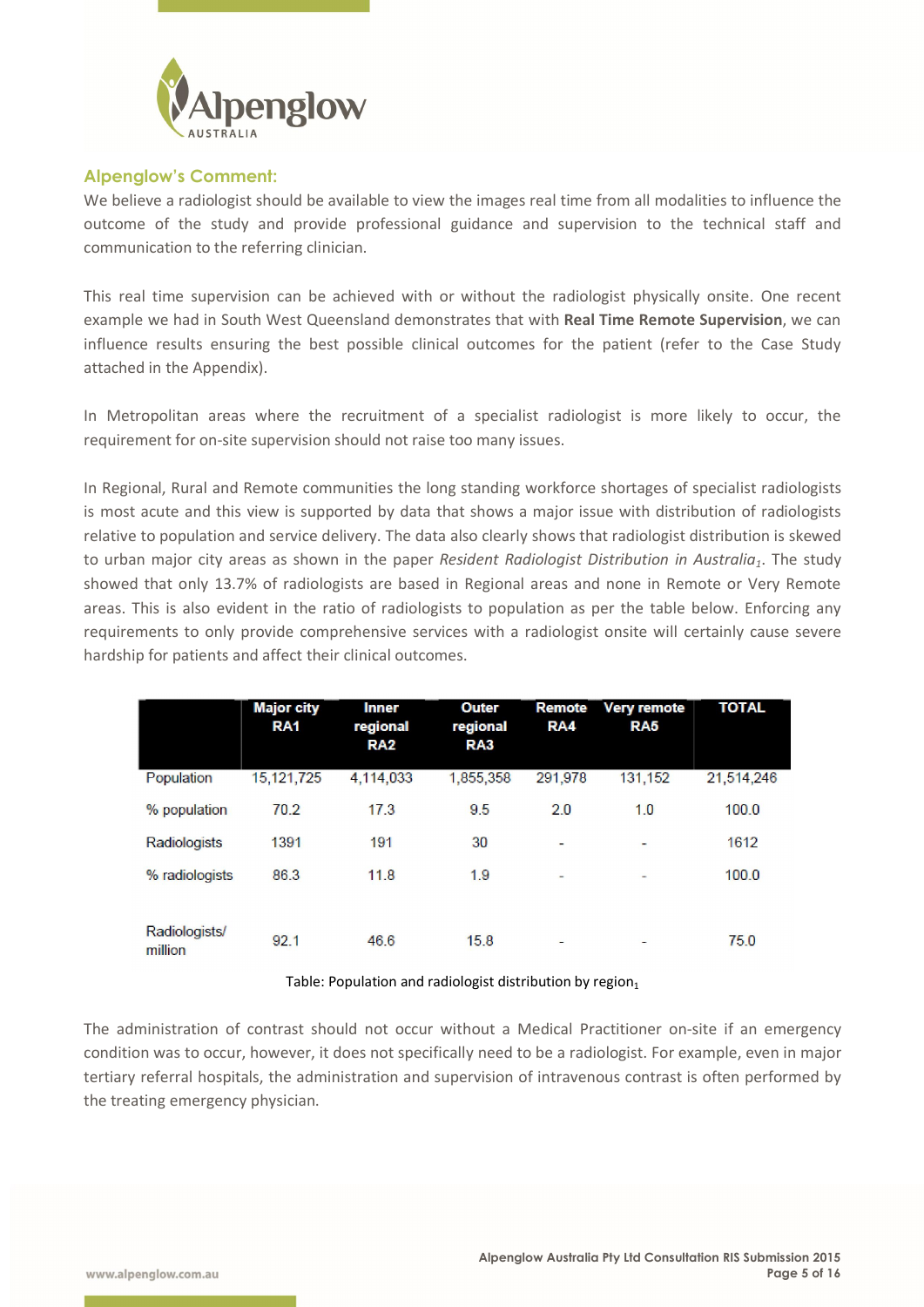

# *Questions:*

- Are there any other types of practices which have not been identified?
- Are there comprehensive practices that do not currently have a radiologist onsite?
- What are the costs of employing a radiologist onsite during ordinary operating hours?
- What are the costs of non-comprehensive practices expanding to become comprehensive practices?
- Are there enough radiologist for this to occur? What are the barriers?
- Is there any role for standalone CT and, if so, how would current safety and quality concerns be addressed? What will be the impact of this change on providers and patients?
- What other costs (if any) might be associated with the proposed changes?
- What are the potential consequences of the proposed changes?

### **Alpenglow's Comment:**

Under the current exemption for Rural and Remote communities we have identified more than 70 CT services across Australia that operate without having a radiologist on site full time under the Rural and Remote exemption.

We are not aware of any metropolitan or major regional centre that is operating without a radiologist onsite though we note the comments in the paper about claims that there are up to 80 metropolitan practices operating without supervision in contravention of the regulation

The cost of a FTE radiologist in the Metropolitan area appears to range from \$625k to \$780k per annum including on costs. In Regional centres a premium above this is often required to entice the recruitment of a radiologist, the package in this situation for 1 FTE radiologist can cost \$900k per annum inclusive of on costs but excluding costs such as travel and accommodation.

The cost of non-comprehensive practices expanding to comprehensive practices are significant in both capital cost, operational costs and staffing costs. The total operational running cost would be greater than \$1M per annum per site with an additional capital cost per site conservatively up to \$1.2M.

There has been a workforce shortage for radiologists for many years, this has been highlighted by the college of radiologists, this shortage is even more pronounced outside metropolitan areas, and is nearly impossible to recruit radiologists into Rural and Remote practices.

There are multiple barriers in being able to increase the numbers of radiologists in Regional, Remote and Rural areas. Some include the length of time for training, an ageing workforce, increasing the workload and demand for radiology services. Rural practitioners have reported that those who are compelled to work in rural areas are often not engaged with their work or their community. Incentives by governments and employers for doctors to seek a rural career would also help<sub>2</sub>. Quoting an Area of Need (AoN) radiologist from the 2012 RANZCR Radiology Workforce Census Report: Australia<sub>2</sub>, he believes that the answer is for regional health authorities to make it more attractive for radiologists and technical staff to stay, live and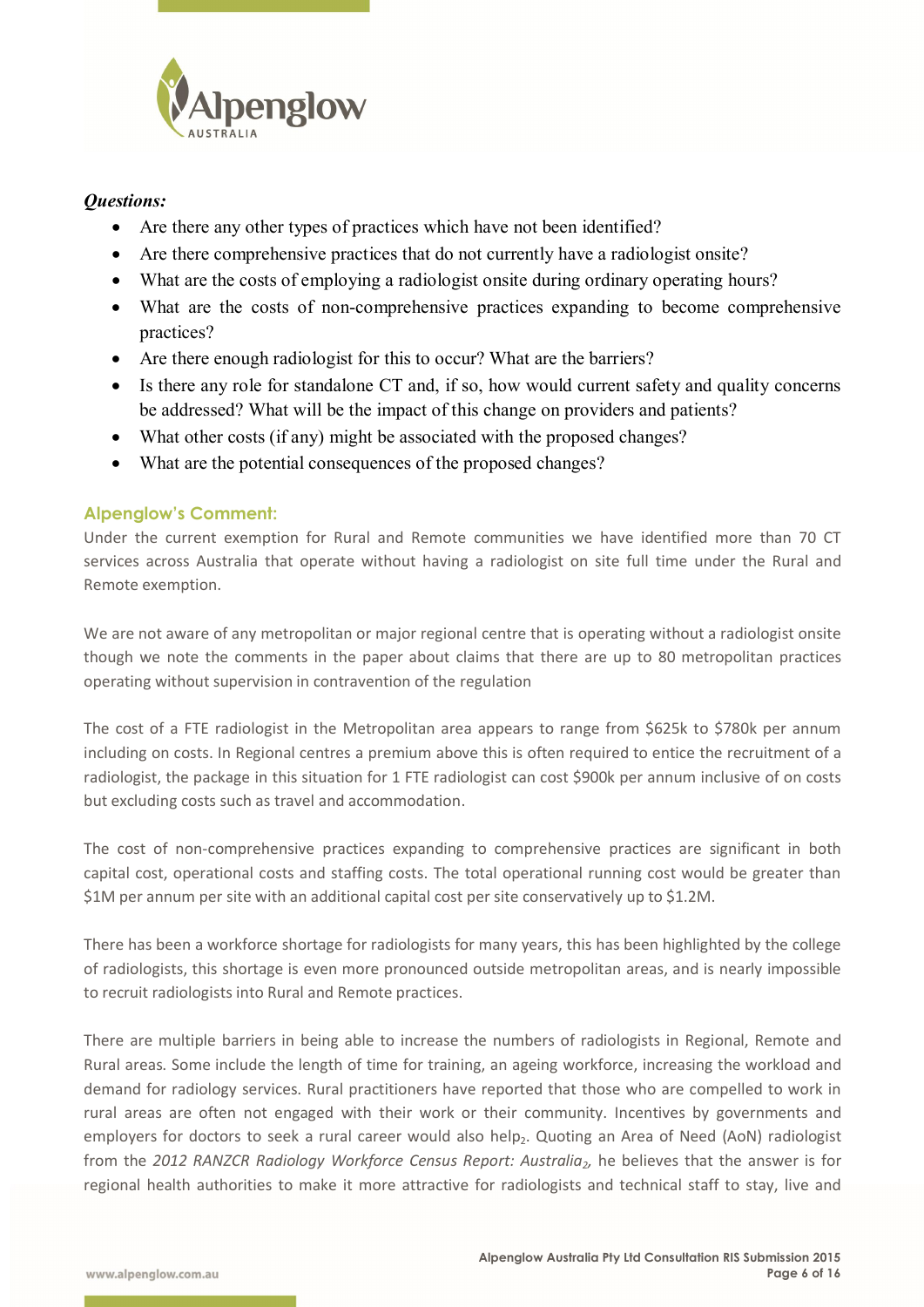

work in the regional [centres]. It is obvious Australia struggle with getting radiologists into Regional areas and what of remote and rural areas?

Another barrier to the recruitment of regional, rural or remote radiologists which we have recently experienced is the placement of a radiologist from Canada into a Regional Centre that has been classified as an area of need. This process was lengthy and costly and takes up to 2 years to be finalised. Until the process has been completed, the regional centre had to cope with this shortage of a specialist radiologist.

We do not support stand-alone CT service. It is our view that General X ray, Ultrasound and CT are complementary imaging modalities required for providing holistic services required by the Medical Practitioners in Rural and Remote communities.

If the changes lead to the closure of CT service in rural and remote communities, the additional costs are significant. For many of these communities, as well as their public hospitals, that rely on the CT services the transport costs for the patients can be one of their largest areas of cost after the cost of staffing.

The patients who require this service would ultimately pay the price of this additional cost. Removing the exemption means removing their access to these CTs and as a result, they would have to undertake long trips for services that patients in metropolitan areas do not have to undergo. Often these patients in rural and remote communities have to travel for several hours on roads that are difficult. Additionally options for public transport are very limited. As a result, they would most likely be away from their home for several days. Due to this difficulty, some patients may forgo the scan especially with follow ups and hence cause an increase in morbidity and mortality rates.

The availability of Pathology and Radiology Services in rural and remote communities is an important aspect for recruitment of young GPs to these rural and remote communities. Generally speaking young general practitioners are extremely reluctant to commit to practise in a location where these services are not available.

In the communities that Alpenglow Practices service, there are additional benefits to the communities and the surrounding towns. These include:

- 1) Sharing of our equipment with visiting cardiologists to allow them to supervise specific specialist services
- 2) The sharing of our radiographer workforce at the local on-call at public hospitals in these communities
- 3) A large amount of the imaging services for the public hospitals
- 4) Continuing education for GPs and rural doctors as part of he rural doctor training program
- 5) Training of clerical and technical staff, with the provision of training programs
- 6) Working with communities at establishing multi-purpose medical practice complexes which seem to be the direction of rural communities. We work and cooperate with local councils to enable a comprehensive service under one roof which provides further support for local GPs. For example, we work very closely with and have a strong relationship with QLD Health.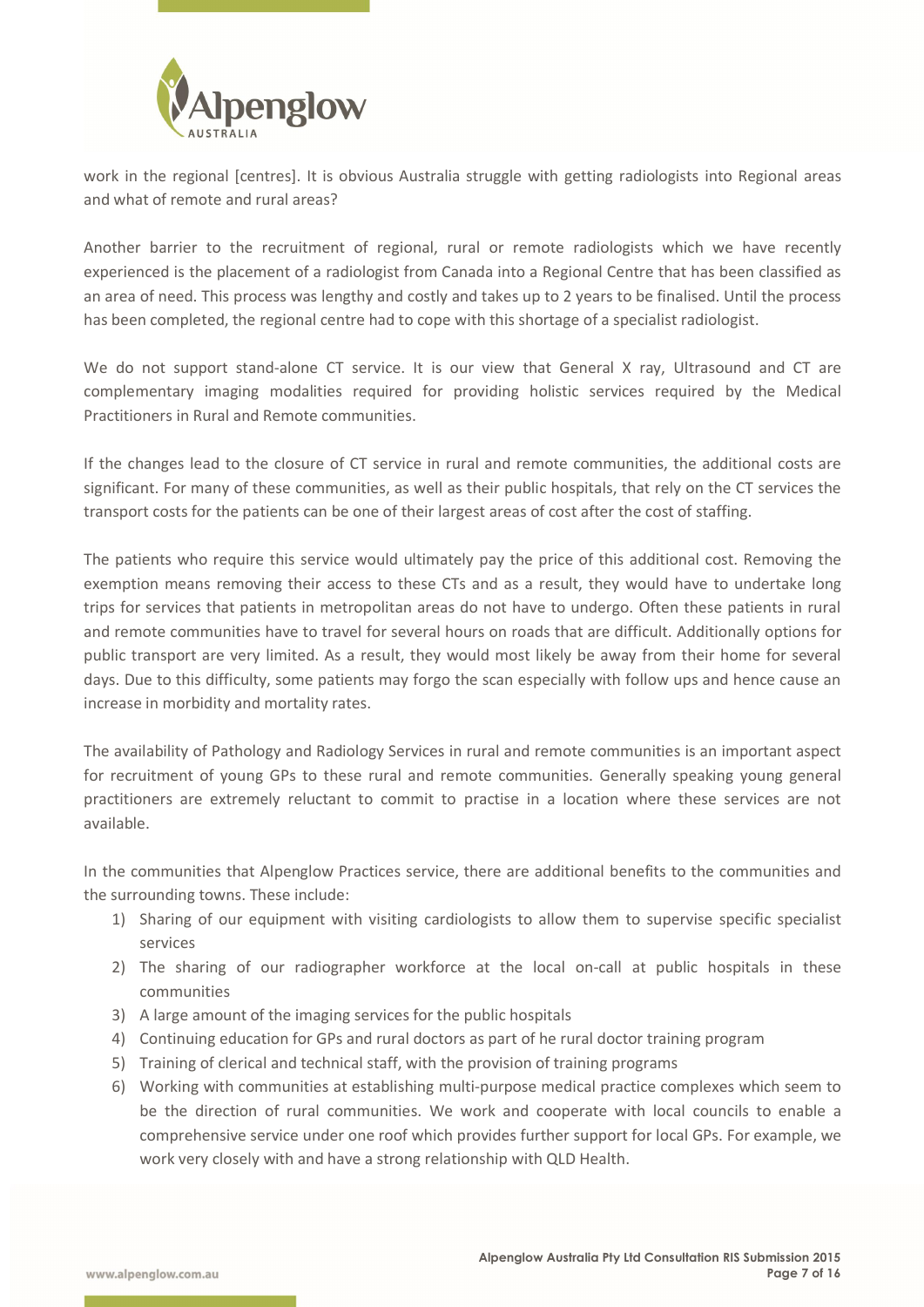

In the appendix, we have provided maps and data to show the impact on the patients if services were terminated for CT that is currently provided under the rural and remote exemption.

# **Non-radiologist specialist practice (refer to page 30-31 of the RIS)** *Question*

Are there any other services currently performed by non-radiology specialists?

### **Alpenglow's Comment:**

We are aware of sonographer owned and run rural services without any real time radiological input.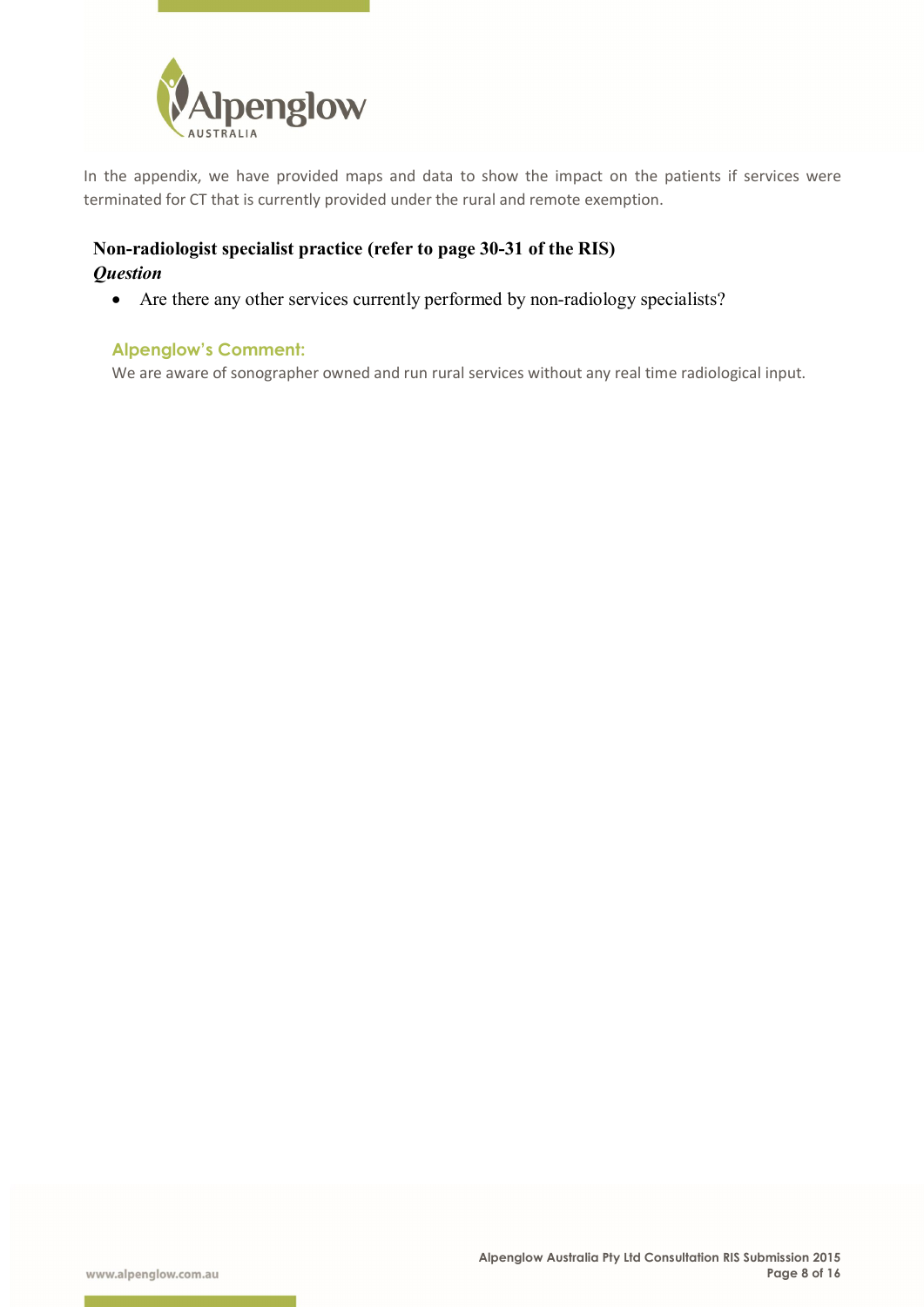

# **ADDITIONAL ISSUES FOR CONSULTATION**

### **1. Rural and remote exemptions (refer to page 31-32 of the RIS)**

The intention of having rural exemptions is to ensure patients have access to services without compromising on quality. However, current arrangements for rural exemptions vary for each of the modalities, creating confusion due to an inconsistent approach. The current approach is also difficult to administer.

### *Questions*

 Does the current rule meet its goal of increasing access for patients without comprising on quality?

### **Alpenglow's Comment:**

The question relates both to increased access and the quality of services.

In our view it is indisputable that the exemption rule has ensured access to quality diagnostic services in rural/remote communities. We have identified more than 70 practices in Australia that currently operate under the exemption rule providing CT Services in these communities.

Examples of these communities and the distance to access a full time supervised CT service as compared to one operating under the rural/remote exemption is displayed below.

| <b>Community Location</b> | <b>Round Trip Distance to Nearest</b><br><b>On-Site Supervised CT</b> | <b>Round Trip Distance to CT Operating</b><br>under Rural/Remote Exemption |
|---------------------------|-----------------------------------------------------------------------|----------------------------------------------------------------------------|
| Western QLD               | 1730km                                                                | 362km                                                                      |
| North Western NSW         | 314km                                                                 | 64km                                                                       |

If this exemption were removed, many patients would face a round trip from 180km to more than 1000kms to attend a CT that has on-site supervision by a radiologist. The rural practices that currently operate under the current supervision rules also provide access for inpatients and outpatients which would otherwise not be available. It would be devastating to the community to lose this access. A number of the CT and ultrasound systems that operate under the remote exemption rule are located in the local public hospital. The CT imaging is a critical service whether in public or private sector as it provides a key diagnostic tool to the clinicians within the communities for urgent cases to determine whether or not to transport the patient to a tertiary centre. If this transport is required it is either by air or lengthy road trip.

Attached in the Appendix 3 are maps of the 11 communities the Alpenglow practices are located in. These maps demonstrate the towns and communities which benefit from our services and their distances to the nearest on-site supervised CT.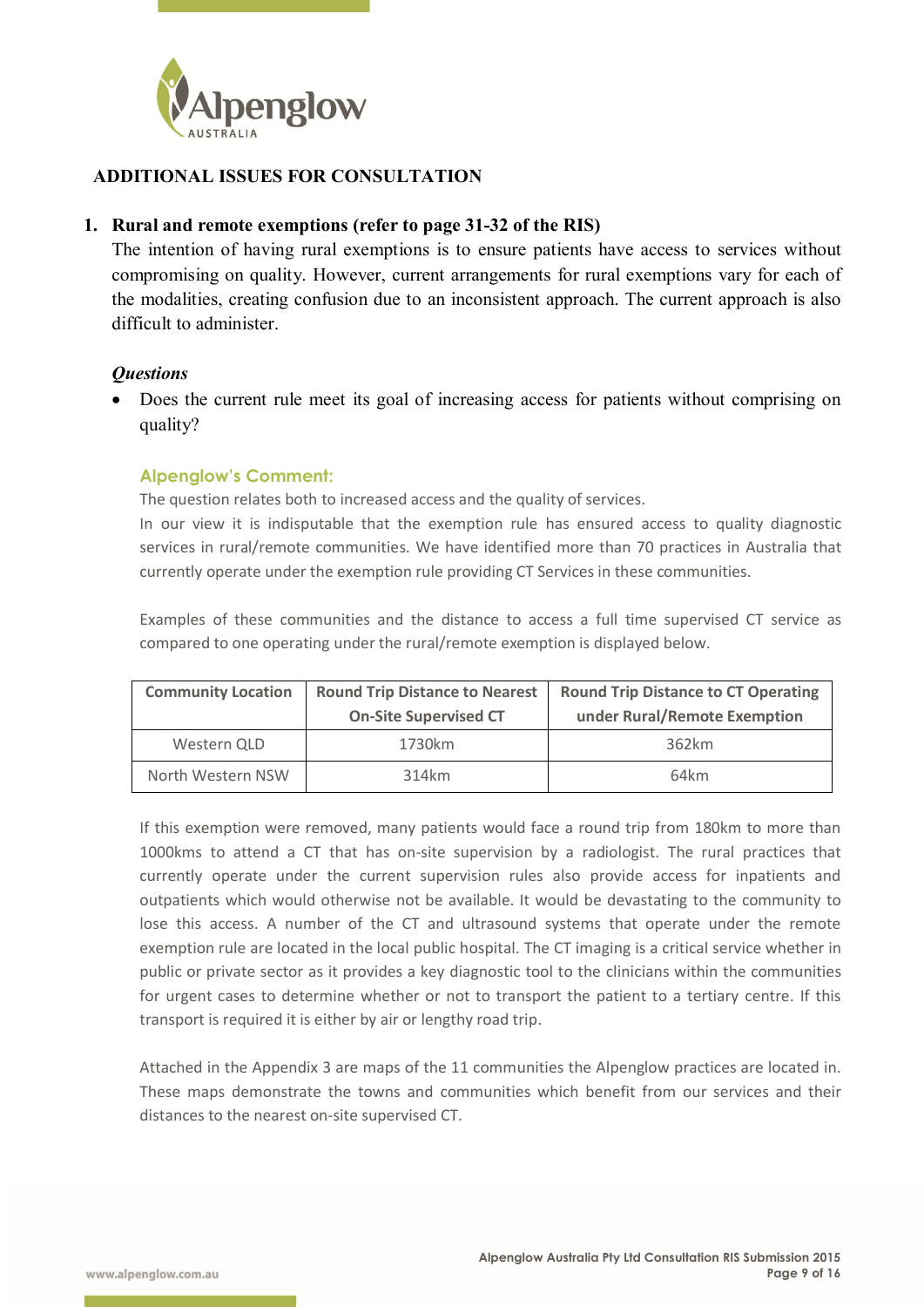

Currently there are a number of regional hospitals throughout Australia that are installing CT scanners into their hospitals (based on the current supervision rules). In each case the hospital has not had CT which has been a critical access issue for the patient and clinicians and also a serious detriment to patient care and their clinical management. The removal of this exemption would significantly hamper these developments and cause disruption to the development and provision of essential clinical services. Some examples include Katherine (NT), Forbes (NSW), Parkes (NSW), Longreach (QLD), Goondiwindi (QLD) and Warwick (QLD).

It is important to also note that in every case of a CT scanner located remotely in a regional community this scanner also supports other surrounding townships which can be even further distances from the closest full time radiologist attended CT services.

These remote CT scanners have significantly lower volumes than those located in Metropolitan or major regional centres, given the population bases and number of referring clinicians in the regional and remote communities. As such they would make a minimal contribution to the growth rates in CT volumes that have been experienced within the Diagnostic Imaging outlays. It appears that most remote and regional CT centres average 10 CT scans per day or less. Additionally, there is current insufficient radiological workforce across Australia, to be able to provide on-site radiologists supervised services in rural and remote sites.

The presence of these services in rural communities gives immediate access to diagnosis in acute care patients, and affords patients with chronic disease and illness (including cancer) the regular monitoring they require. Without these services, not only would there be the impost of increased time and cost of long distance travel to access CT scanning, but experience has shown many patients would no longer travel these distances routinely and therefore not be monitored appropriately. This would result in increased morbidity and mortality rates in the community. Also avoided by these rural CT services is the transport cost by ambulance (ground and air) of sick patients.

Best practice that is equal to and often surpass metropolitan quality levels is achieved through **Real Time Remote Supervision (RTRS)**. This code of practice could be defined and established in government policy and would allow the continuation of these important and often critical diagnostic services in the many regional communities that they operate in. These services already have a proven track record of excellence in patient care and strong clinician support with access to appropriate imaging.

**RTRS** is a comprehensive medical imaging service utilising a Picture Archiving and Communication System (PACS) that is integrated with a high speed telecommunications network. This allows the radiologist to monitor and influence CT and Ultrasound studies conducted in regional and remote areas. The radiologist is able to review images in real-time, confirm the appropriate imaging protocol with the technicians, provide secure image transfer from site to radiologist and prioritisation of reporting and communication of critical findings in a timely manner to the patient referring clinician. It also enables radiologists to determine which examinations require intra-venous contrast administration. All contrast studies are performed whilst a trained and qualified medical practitioner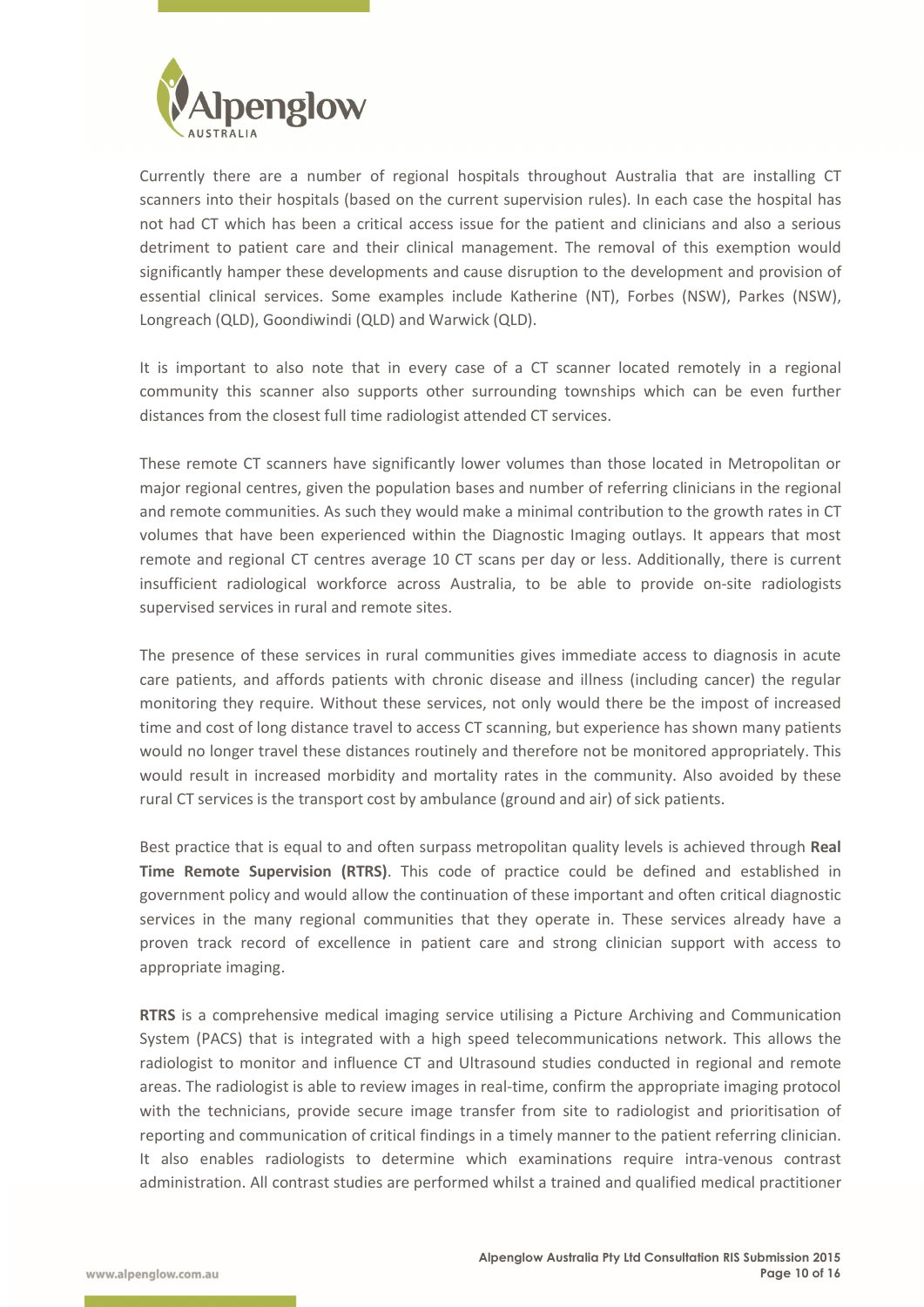

is onsite in case there is a need to respond to any emergency situation such as a contrast reaction. Greater than 90% of routine studies are reported in less than 2 hours and greater than 99% of urgent routine studies are reported in less than 1 hour of the commencement time of the patient exam.

State of the art low-dose CT scanners and diagnostic equipment is used, hence minimising the radiation dosage to patients. Staff training further ensure best practice and the use of state of the art Ultrasound machines ensure high quality images.

The combination of modern PACS systems and current telecommunications networks enable the rapid transmission of the images and hence the real-time viewing of patient images and communication between the radiologist and referring doctors and technicians. The data networks that operate through many regional communities now have improved significantly and with the continued investment of the Federal Government that is committed to continue to improve these networks for a number of years to come will ensure that these new methods of healthcare delivery are provided to remote and regional communities

We share the Department's concern about ensuring best practice utilising the lowest possible radiation dose to achieve the diagnosis required for the patient. We propose that the Department removes the exemption for capital sensitivity for regional and remote practices to ensure the earlier replacement of CT machines that do not offer state of the art technology and low dose radiation to no later than 10 year intervals. This will ensure that new technologies such as dose reduction on CT are available to the rural/remote communities in the same timeframes as those in Metropolitan communities.

We have attached as **attachment A,** a statement by Radiologist Dr John Rouse on our best practice standard for radiology services in rural/remote communities.

 Should exemptions be geographically/distance based rather than looking at population base and local availability of specialist services?

#### **Alpenglow's Comment:**

We believe the current exemption rule is effective and achieves the dual aims of quality and access for rural and remote communities.

We recommend that the practices operating under the remote exemption rule are required to register themselves with the Department of Health, as well as provide on an annual basis a Statutory Declaration that they declare that the practice remains a qualified practice under any revised remote exemption rule or in our view that they qualify under the broader framework of Real Time Remote Supervision (RTRS) Practice Framework that we have recommended. These practices should also be regularly audited by the Department personnel, which includes rights of access, to ensure compliance is maintained. This will enable the Department to administer this exemption.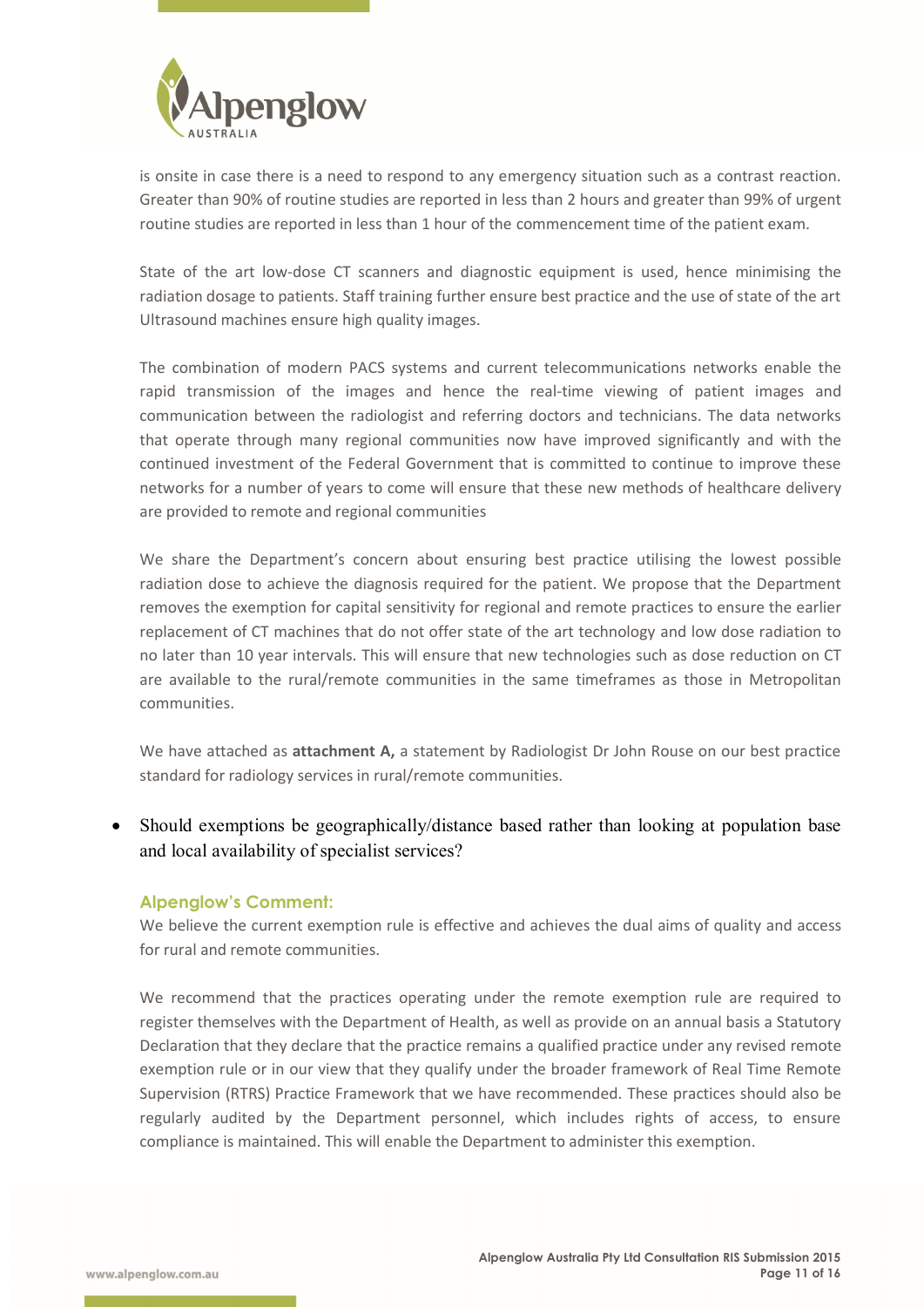

 Are there any other mechanisms that provide incentives for local services provision in rural Australia?

#### **Alpenglow's Comment:**

We believe that the exemption rule, has shown its value for encouraging services in rural and remote centres as there have been a number of new services established in communities that had no service previously. These include Esperance in WA and Forbes in Western NSW.

It is imperative that the access to Medicare Services for patients in regional and remote communities is assured and equal to Australians in Major Metropolitan and Regional centres that they currently enjoy. The service providers have committed not only the capital costs of establishing the services but also have employed highly trained and skilled radiographers and sonographers into communities that could not offer them such opportunities in the past. The exemption has allowed these technicians who are professionals and who have trained extensively who wish to live in regional communities rather than major centres. These staff also provide support to the public hospital in functions such as supporting their on call roster.

These practices have made other significant commitments to ensure service quality for the patients and clinicians including high cost service contracts and long term commitments for high speed data lines with the major equipment vendor companies and telecommunication organisations. The equipment in these practices are also open for use and shared with visiting cardiologists to allow them to supervise specific specialist services in the area.

It is also worth noting that PDY and other final year graduates in radiography are also provided training places at these practices that operate under the exemption and again many of these students are keen to remain in close proximity to their family homes. This training and continued education for the GPs and rural doctors are offered as part of the rural doctor training program.

We are also working with rural and remote communities at establishing multi-purpose medical practice complexes which seem to be the direction of rural communities. We work and cooperate with local councils to enable a comprehensive service under one roof which provides further support for local GPs. For example, we work very closely with and have a strong relationship with QLD Health.

 What is the role of tele-radiology? Should it be the only service, or an adjunct the local service provision?

### **Alpenglow's Comment:**

Tele-radiology is not applicable in itself but in fact is the tool that enables the distributed PACS offering in rural and remote communities. The combination of technological advancements of modern PACS systems and modern telecommunication networks allow the following: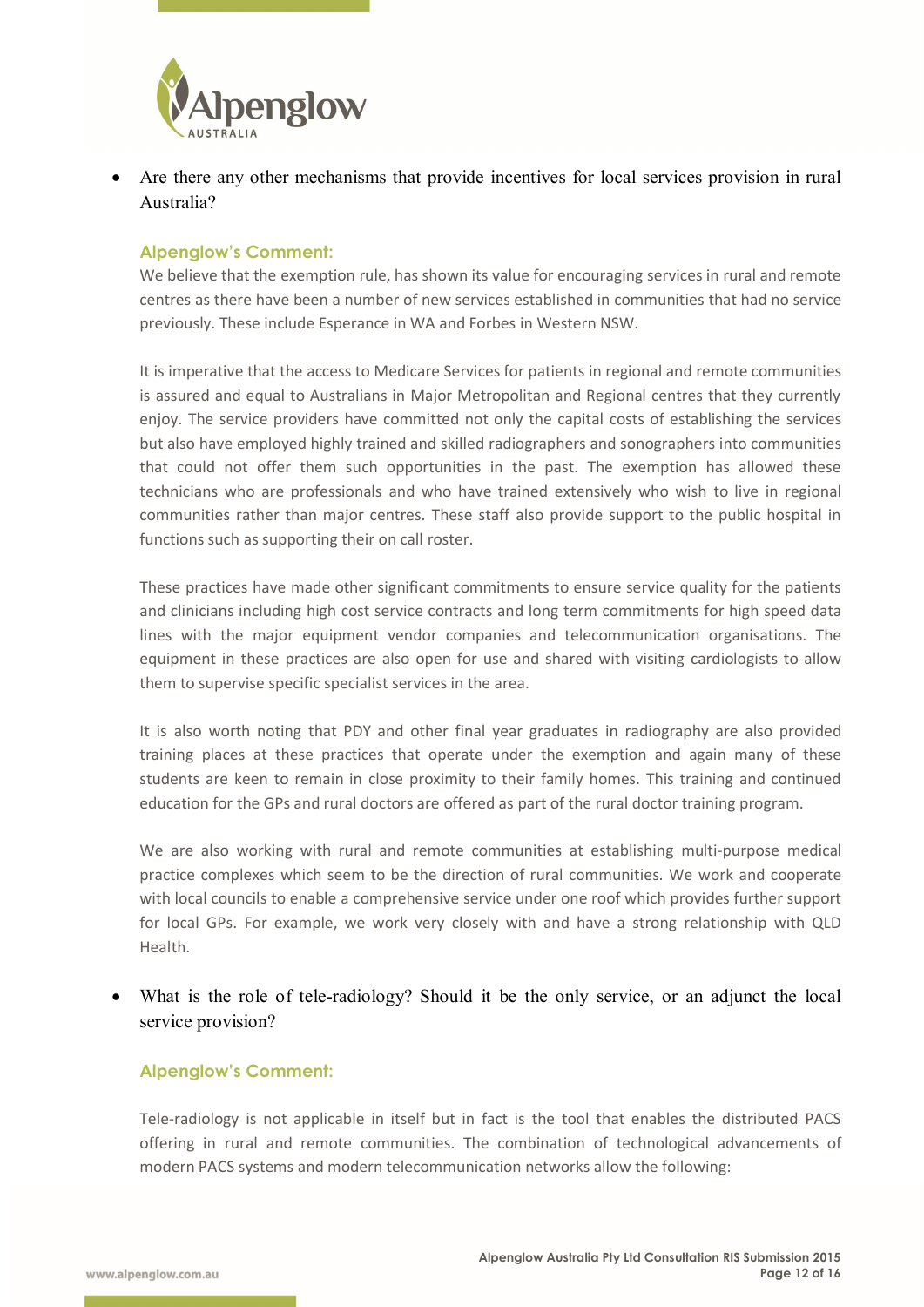

- 1. Zero footprint web viewer systems for clinicians and public hospitals allowing the clinicians to review the images and reports immediately from any location.
- 2. The cost reductions for data storage allows for storage of previous examinations and access in real time for the radiologists and clinicians to view and compare prior studies that are stored on the PACS. This not only promotes best patient care but can also reduce the number of unnecessary repeat examinations.
- 3. Combined with the advances in bandwidth across regional Australia, the rapid access to the diagnostic images by the radiologist and clinician, permits immediate management of patient outcomes and access to both images and radiologist reports 24 hours a day, seven days a week.
- 4. Modern telecommunication has enabled **Real Time Remote Supervision (RTRS)** for the reporting radiologist as outlined above.
- 5. This real-time service provision is not dependant on the distances between the communicating parties.

We believe the on-site supervision in a Regional or remote community does not require a full time physical presence by the radiologist, but via **RTRS**, remote full time supervision is performed. Further enhancement to **RTRS** could be the requirement for any Comprehensive Practice that is operating under **RTRS** to require a radiologist attend the rural and remote centre to provide:

- Onsite procedural services under ultrasound and CT such as pain relieving joint and spine injections and imaging guided biopsies.
- Liaise in person with the practice technical staff on procedures and protocols
- Conduct CME education to Clinicians, registrars and the Rural Doctors training program
- Personal attendance by the supervising radiologist on a minimum of 12 days per annum (monthly visits), to ensure that the widest possible range of services are delivered to the clinicians and their patients in the community as many residents in these remote communities are elderly or minorities who often find it difficult to travel long distances for services and have limited transport options.

These also act as safeguards to ensure appropriate request of scans.

#### Should the exemption not be available for certain types of services?

#### **Alpenglow's Comment:**

We believe that all modalities currently included in the exemption rule are important. Taking away the exemption rule for certain types of modalities, would lead to loss of access in the rural/remote areas that currently has access to such modalities and it would remove the incentive for new practices. The removal of any one modality type from the exemption rule would lead to the total loss of diagnostic imaging in that community, both because the practices would no longer be financially viable without this mix of modalities and the practice could no longer recommend the diagnostic modality most appropriate to the patient's medical condition.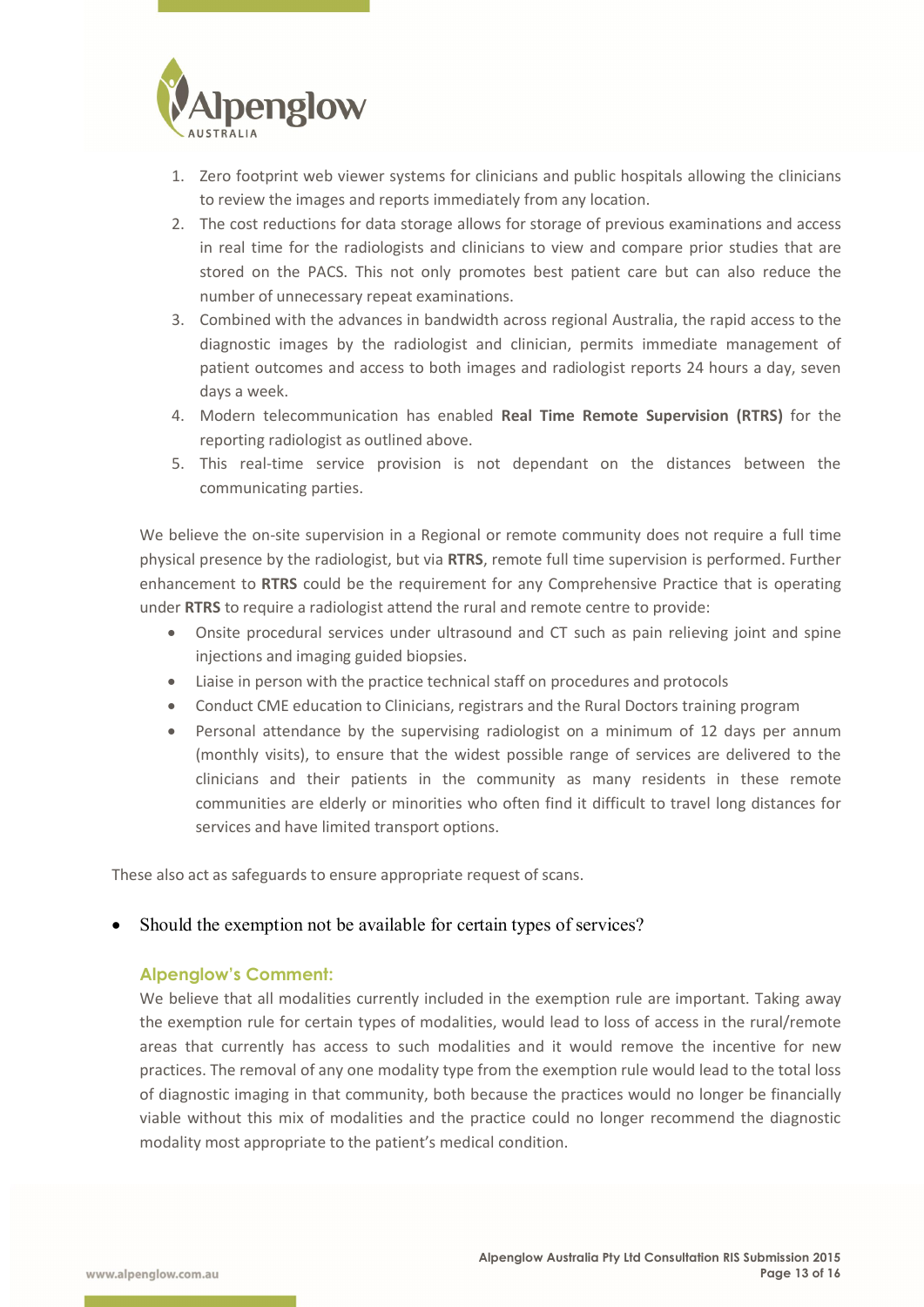

**2. Implementing any changes and the relative role of regulation and the Diagnostic Imaging Accreditation Scheme (DIAS) (refer to page 33-34 of the RIS)** 

The relative role of regulation and accreditation in enhancing the quality framework for MBS funded diagnostic imaging services will be determined following feedback received from stakeholders under this consultation process.

### *Questions*

- Would changes to supervision be better placed in the DIAS or remain in the regulations?
- How would a practice based supervision approach be incorporated into regulation?
- Is it necessary to have a modality based approach in the regulations (as a minimum) and a practice based approach in accreditation?

### **Alpenglow's Comment:**

We are of the opinion that these changes should remain in the regulations. However, these regulations should be tightened with mechanisms implemented to adequately supervise this. We recommend that the practices operating under the remote exemption rule are required to register themselves with the Department of Health, as well as provide on an annual basis a Statutory Declaration that they declare that the practice remains a qualified practice under any revised remote exemption rule or in our view that they qualify under the broader framework of **Real Time Remote Supervision (RTRS)** Practice Framework that we have recommended. These practices should also be regularly audited by the Department personnel, which includes rights of access, to ensure compliance is maintained. This will enable the Department to administer this exemption.

We believe that putting these in place, it would not be necessary to have a modality based approached in the regulations.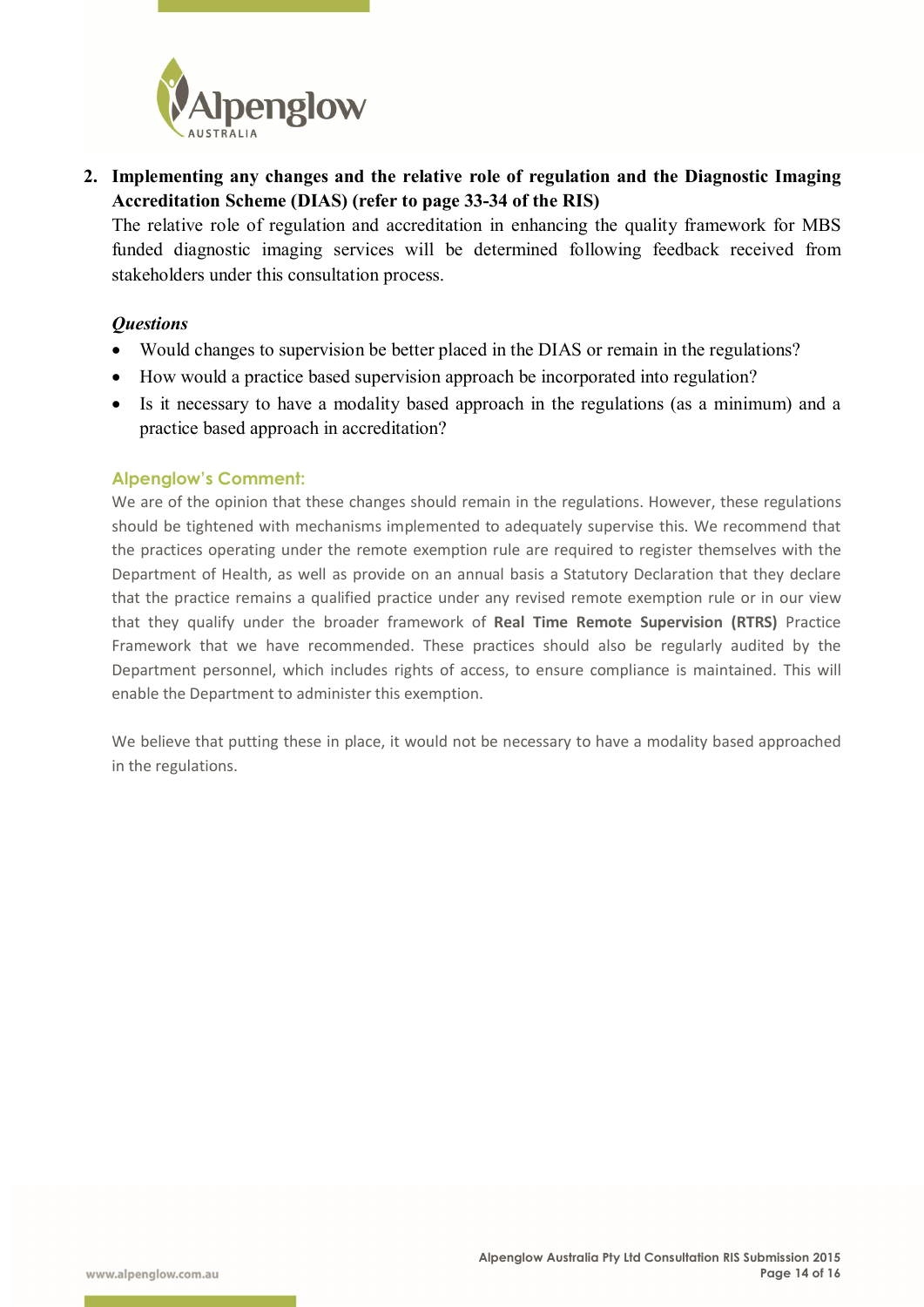

#### **3. Any additional proposals, suggestions or comments?**

## **Alpenglow's Comment:**

We believe that there is **NO** reduction in service quality utilising the **RTRS** mode of practice as outlined above and that it meets best practice. Alpenglow believes that in the regional and remote communities it currently operates in, continuing access is critical to quality CT and Ultrasound services. We also think that there is an opportunity to improve the criteria to ensure this access continues without diminishing the quality of care whilst assuring access.

With reference to Dr Rouse's statement of Best Practice, Alpenglow are confident that **RTRS**, if implemented, can provide the dual aim of quality of care and patient access to these critical diagnostic services.

Implementation of the **RTRS** requirements as we have outlined above would address all the concerns listed on p 17 of the Consultation paper for unsupervised delivery of CT scanning where the radiologist is not on-site with regards to remote supervision whilst meeting the responsibilities for CT radiologists listed on p 24 to ensure that the patient has received the appropriate procedure in a safe manner with high quality diagnosis.

The addition of having a radiologist on-site a minimum of 12 days per annum to perform on-site interventional procedures, education/protocols with clinical staff and continuing medical education (GPs, specialists and rural GP training programme), will enhance both access and quality of care for the clinicians and their patients.

We agree with the Department of Health's statement on p 24, that supervision is a key component to provision of high quality, safe and effective diagnostic imaging services but believe that this is achieved through RTRS criteria for rural and remote communities.